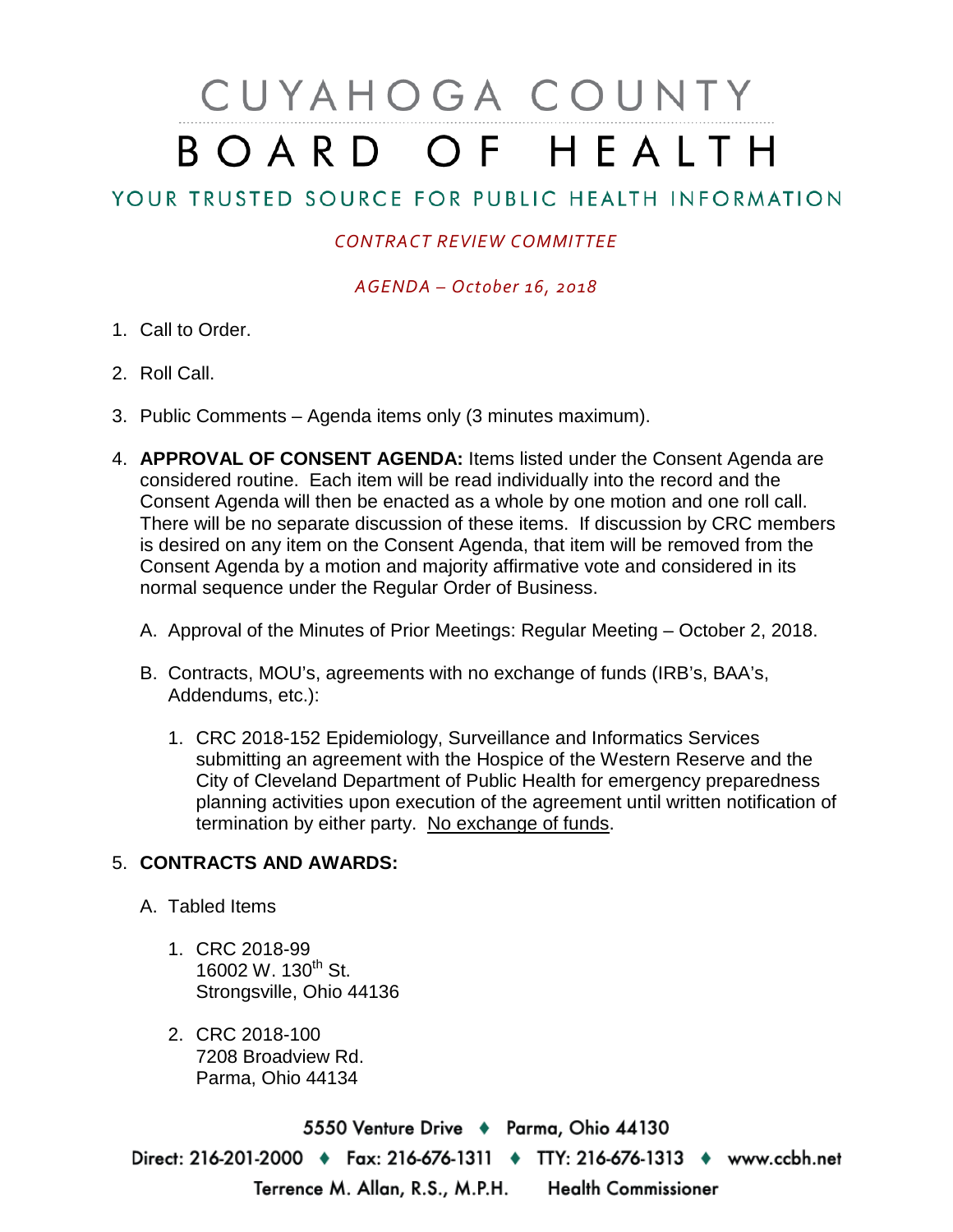- 3. CRC 2018-123 7454 Bronson Rd. Olmsted Township, Ohio 44138
- 4. CRC 2018-137 16006 W. 130<sup>th</sup> St. Strongsville, Ohio 44136
- 5. CRC 2018-142 Epidemiology, Surveillance and Informatics Services submitting an agreement with the Association of Ohio Health Commissioners (AOHC) to secure an emergency preparedness consultant from July 1, 2018 to June 30, 2019. Amount to be paid to AOHC is not to exceed \$5,500.00.

Purpose: To allow AOHC to secure an emergency preparedness consultant on behalf of CCBH to serve as a liaison for emergency preparedness planning functions as outlined by the BTeam.

Funding Source: 100% reimbursable through the FY2019 PHEP grant

- 6. CRC 2018-148 7536 Stearns Rd. Olmsted Township, Ohio 44138
- 7. CRC 2018-149 4919 Brainard Rd. Orange Village, Ohio 44022
- B. New Items For Review
	- 1. Bid/Quote Openings ≥ \$25,000.00

None

2. Bid/Quote Openings < \$25,000.00

None

3. Expenditures: Contracts < \$25,000.00

None

4. Revenue Generating Agreements < \$25,000.00

None

5. Contract Rescissions5550 Venture Drive + Parma, Ohio 44130

Direct: 216-201-2000 ♦ Fax: 216-676-1311 ♦ TTY: 216-676-1313 ♦ www.ccbh.net

Terrence M. Allan, R.S., M.P.H.

**Health Commissioner**